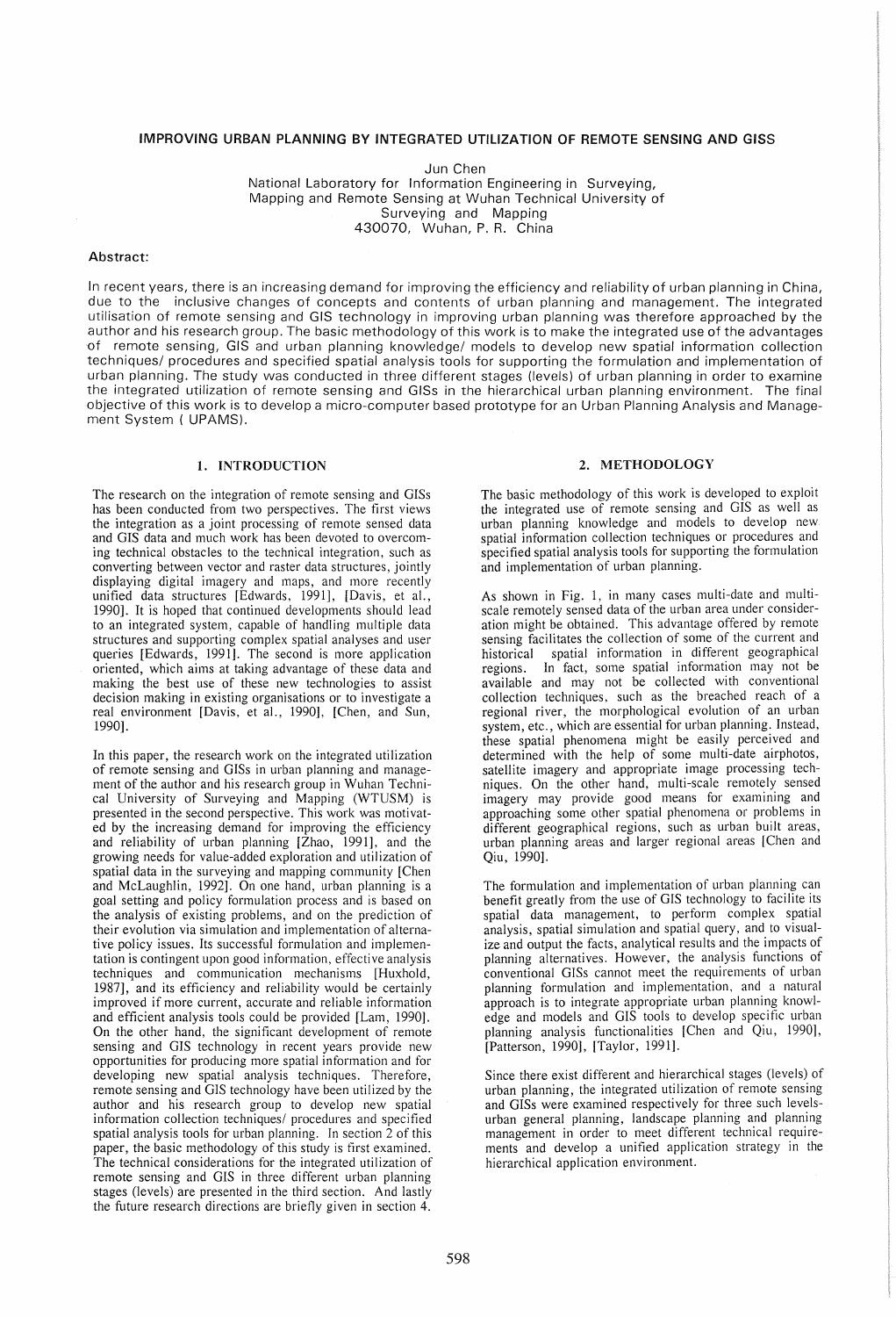## 3. CONSIDERATIONS FOR INTEGRATED APPLICATION

#### 3.1. Urban general planning

In China, urban general planning is a comprehensive urban planning activity which deals with a variety of urban problems, such as urban systems, industrial production, circulation, environmental protection, living conditions, regional development, etc. In the cooperated projects involving provincial and municipal urban planners in Hubei province, remote sensing and GIS technology were used to collect the multi-scale spatial data and to support spatial analysis in urban general planning in several cities.

3.1.1 Collection of multi-scale spatial data Multi-scale and multi-date satellite imagery and airphotos were used, with the contribution of other available auxiliary data/ documentation, in the urban general planning of Shashi city [Chen, and Qiu, 1990] to collect spatial data in the following four geographic regions:

a) regional context, eg. regional geological linear features and fault structures; geographic distribution and change of rivers and Jakes; regional land form and land covers; geographic characteristics of cities and towns in the region; and dynamic hydrological phenomena, such as the breached Yangtze river.

b) urban planning area: land occupation and relevant quantities; unfavourable geological phenomena for urban construction; touristic landscape, ruins of ancient cities.

c) urban built area: urban landuse (with the tirst two levels of urban landuse classification); urban densities of geographic units (such as building coverage density, floor area ratio, green coverage, population density, etc.); geographic location of tall chimney, escaped waste water, solid water; change and *lor* expansions of urban morphology, fringe area, landuse; and the implementation rate of the last urban landuse plan and the relevant causes.

d). specified zone: more detailed landuse classification. For a middle sized city, the regional area under consideration is normally about ten thousand km<sup>2</sup> and satellite imagery are useful for collecting spatial data over such a vast area. The urban planning area is about several hundred km<sup>2</sup> and both satellite imagery and airphotos may be used there. As far as the urban built area and the specific zone are concerned, the former may be tens of  $km^2$  and the latter may have less than one  $km^2$ , hence large scale airphotos or airborne MSS data are necessary to derive the detailed spatial data. The processing and interpretation procedures of the multi-date and multi-scale remotely sensed imagery are

digital image processing techniques, as shown in Fig. 2. 3.1.2 GIS-based urban general planning analysis Several spatial analysis functionalities were developed by integrating general knowledge (such as mathematical methods) and specialized urban planning knowledge and models with the GIS tool, and have been used in the urban general planning in several cities.

developed on the basis of current photogrammetry and

## a) Urban land suitability evaluation.

This is approached as a multi-factor synthetic evaluation of the natural factors (such as elevation, slope and soil bearing capacity) and socio-economic factors (such as degree of urban concentration, landuse, administrative inference, traffic time-distance, accessibility of transportation, water and power supply). Some original data may be collected via remote sensing, and the GIS tool is used to generate the raster data for each factor and to support the interactive evaluation process with a fuzzy weighting method [Chen, et a!., 1989].

b) Urban environmental quality assessment.

While the basic data for social environmental factors (such as population density, building density, and housing quality)

may be derived from remote sensing imagery or from other data sources, some special environmental models ( such as the Gauss smoking model) and digital interpolation methods were used to generate the basic data for natural environmental factors ( such as air pollution, water pollution, traffic noise) [Chen and Qiu, 1990].

c) Urban traffic analysis and simulation.

Three specialized traffic analysis functionalities were developed and GIS was used to support their data storage, data manipulation and display [Sun and Bian, 1990]. The first one is current traffic volume analysis, including O-D distribution, time variation of road segment traffic volume, traffic generation between traffic zones in different modes, ie, by bicycle, vehicle or on foot. The results are distributed on the street network in the GIS and displayed on the screen. The second is traffic forecast, including trip generation, trip distribution, mode choice, and trip assignment. The trip generated by the proposed planning alternative can be distributed over the streets and then assigned to the appropriate zone with the support of the GIS. The third functionality is for transportation optimisation, including the evaluation and adjustment of proposed road networks and of other relevant parameters.

d) Medium and long term projection or prediction of socio-economic evolution.

Different mathematic methods (such as time series analysis, multi variable regression) and specific models (such as population models) are used for medium and long term projection of socio-economic development. Furthermore, a grey-fuzzy linear programming model was also developed for the socio-economic prediction [Sun and Chen, 1992].

Currently, some other urban general planning analysis functions are under examination, including urban system analysis, urban sewerage analysis and urban flooding analysis.

# 3.2. Urban landscape planning

The integrated utilization of remote sensing and GIS for Chihu landscape planning in Huangshi city has recently been completed. Multi-date airphotos and DEM data were used to derive the basic spatial information needed for landscape planning, such as the characteristics and statistics of water bodies, topography and special objects in that area; the current and historical landaus, etc. The following landscape analysis methods were developed and realized on the basis of the hybrid GIS used: visibility analysis for a given point; visual field analysis for a point (selecting a suitable site for the city mark), a line (front view analysis, visual corridor analysis) and an area; simulation of landscape change due to a development site (such as a building); and some landscape based planning analysis, such as location of sighting points and selection of tour lines.

# 3.3. Urban planning management

One of the main tasks in urban planning management is reviewing building applications, tracking and controlling the construction projects (also called permit tracking) afterwards. It is based on the planning guidelines and regulations and on some specific objectives (such as preserving certain characteristics of the downtown area) [Lam, 1990]. Therefore, it requires a series of qualitative and quantitative analyses of various spatial and aspatial data, which are frequently time consuming and tedious. Our current research work is confined to this particular urban planning management problem, and the GIS is used to manage spatial and aspatial data and to develop specialized spatial analysis functionalities for assisting or supporting the building application reviewing and construction tracking activities.

The use of GIS for storing and managing spatial and aspatial urban planning data leads to the establishment of an urban planning GIS [Chen, et aI., 1888], [Weber, 1990], [Lam,